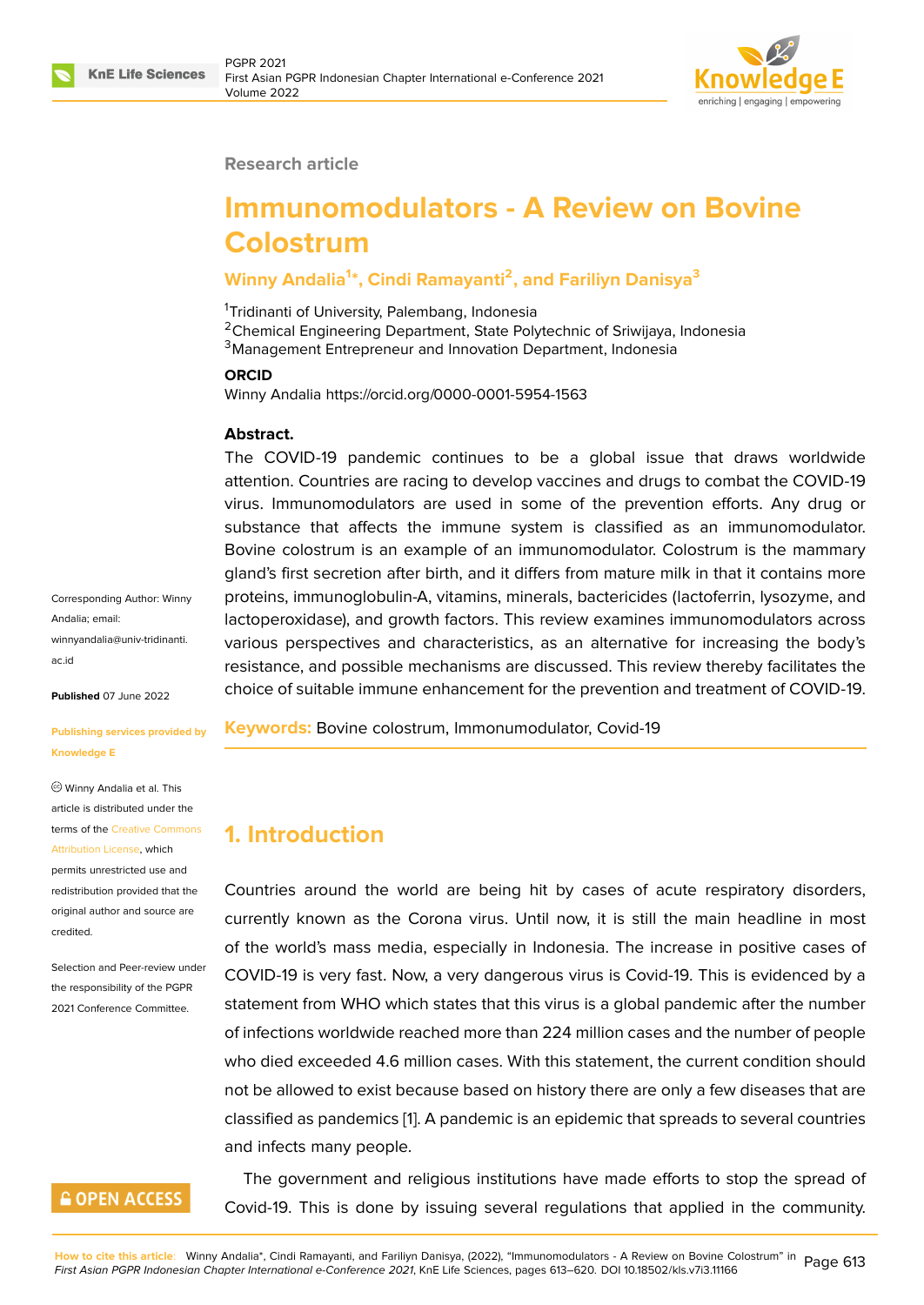Research to date suggests that the possible entry of COVID-19 into cells is similar to that of SARS. This is based on the 76% structural similarity between SARS and COVID-19 [2]. So it is estimated that this virus targets angiotensin Converting Enzyme 2 as an entry receptor and uses transmembrane serine protease 2 for priming S protein, although this still requires further research. The alternative to be able to live life in the [m](#page-5-1)eaning of the word "new normal life" in the COVID-19 pandemic conditions is other than by following the health protocol by using an immunomodulator in the form of cow colostrum probiotics to improve the body's immune system. Bovine colostrum is yellow liquid which was issued by the parent cows during lactation after giving birth about 24 to 168 hours [3]. According to an international panel of experts, "probiotics are living microorganisms which, when administered in adequate amounts, confer health benefits on the human body" [4,5]. Strains must be precisely defined (that is, identified and characterized), do[sa](#page-5-2)ges must be determined, health claims must be demonstrated, and safety must be assessed. The nature of probiotics varies greatly by type. Even the manufacturing process affects the properties of certain strains [6].

A basic portrait of a layered immune system, with multiple levels. The most important thing is the skin as the first barrier against infection. Another form is physiological, where conditions such as body temperature and pH give values that ar[e](#page-6-0) incompatible with the normal conditions of living organisms. when pathogens successfully enter the body, they are handled by the innate and adaptive immune systems. Both systems consist of many cells and molecules that interact in a complex manner to detect and eliminate pathogens. To eliminate pathogens, it is necessary to detect and eliminate chemical bonds. It can be by binding to various receptors on the cell surface of the immune system, some of which chemically bind to pathogens, while others bind to the immune system or activate complex signaling systems that can elicit an immune response. While immunomodulators themselves are biological or synthetic substances that can trigger, suppress or modulate aspects of the immune system including adaptive and innate substances of the immune system [7].

### **2. Methodology**

The methodology used from several literature studies to produce immunomodulators derived from bovine colostrum probiotics are:

1. Selection of quality cow colostrum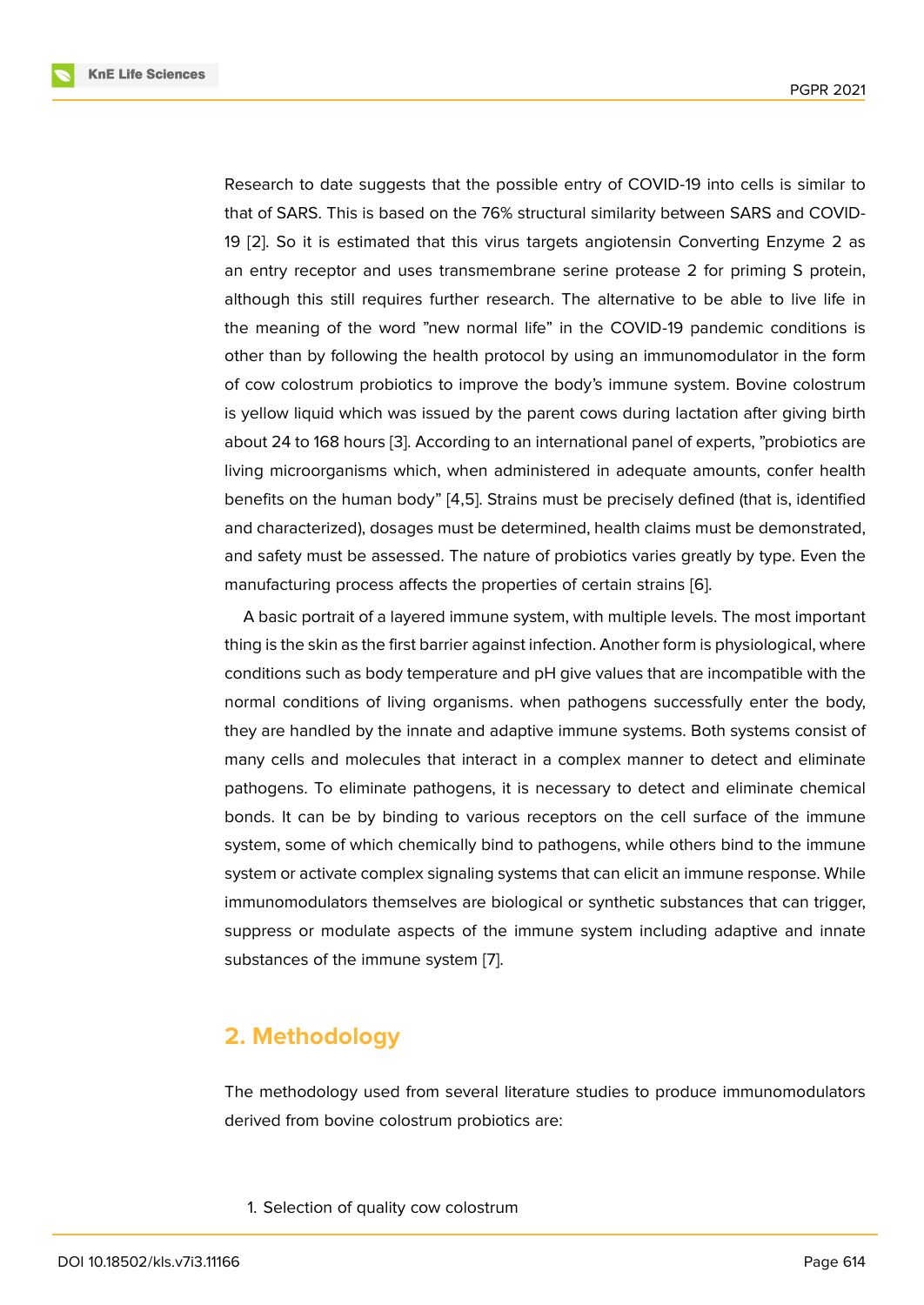Colostrum comes from dairy cows that give birth and the yellow milk is taken. The microbiological quality of dairy cow colostrum can be influenced by several factors such as sample collection, handling, and milking time.

2. To test the analysis of the microbiological quality of dairy cow colostrum by using microbiological quality measurement indicators, namely the total number of plates.

3. Using pasteurize bovine colostrum using kefir.

4. Then fermented according to various treatments such as (fermentation for 24 hours (T1), 36 hours (T2), 48 hours (T3), and 60 hours (T4)) in a tightly closed place and stored at room temperature and in a light-tight place. Then do the manufacture of kefir grains after fermentation is complete.

5. Then do the delivery of kefir grains after fermentation is complete. After that, the curing is done for 24 hours in the refrigerator.



**Figure** 1: Spotlight: Probiotics Guidelines [8].

### **3. Result and Discussion**

The graph below illustrates how high the level of antibody produced (mg/ml blood serum) against the A antigen. B lymphocyte cells generally take about 5-8 days from the first exposure to respond in the form of increased production of specific antibodies to recognize and neutralize the antigen. . This period is called the "lag phase". After that the level will continue to rise until it reaches a peak after 2 weeks since the antigen entered and then decreases along with a decrease in the level of the related antigen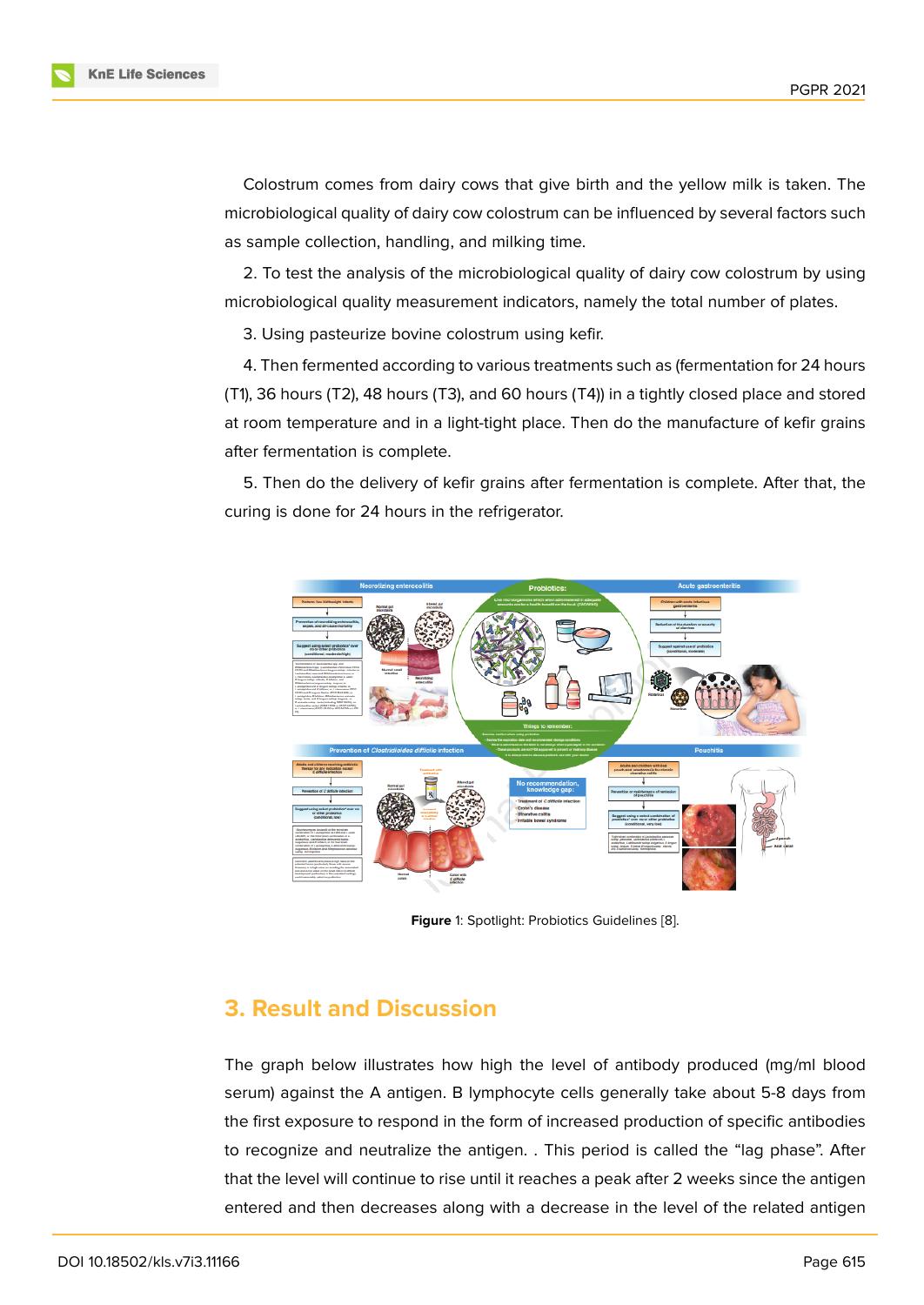in the blood. When the A antigen is re-introduced into the body, the B lymphocyte cells respond by producing antibodies in a shorter time interval and the levels are much higher. If we review, this level will decrease over time as well, but this does not indicate that an individual has decreased immunity. As long as the B lymphocyte cells that produce them are still circulating in the blood or remain in the lymph nodes, they are called memory cells. The ability of the immune system to produce specific antibodies against the associated antigen is still there and ready to fight whenever needed. Over time, the ability of antibodies to recognize the same antigen increases, this phenomenon is called affinity maturation [9].



**Figure** 2: Immune response and secretion of antibodies.

In order to maintain the intestinal barrier, nutritional intervention is necessary, therefore, avoid this complication during and after exercising in the rather limited heat. However, bovine colostrum has been shown to be effective in blunting heat-induced permeability increases in vitro and in vivo in animals and humans [10]. The most important aspects of probiotics is the ability to combine signals and transmit into the immune system in Mucous cells in the human digestive tract locally and systemically. Interactions between probiotics with indigenous microbiota in the intestine[, b](#page-6-1)etween intestinal epithelial cells and intestinal immune cells to produce an immunomodulatory response that is quite complex and has been extensively studied and reviewed by several previous researchers. [11,12].

The use of live microbiota as a health supplement and even for therapy has skyrocketed today until the term pharmabiotics is known in medicinal products. This phenomenon is related to the need to avoid the toxicity and side effects of chemical compounds as drug raw materials. On the other hand, the target for the effectiveness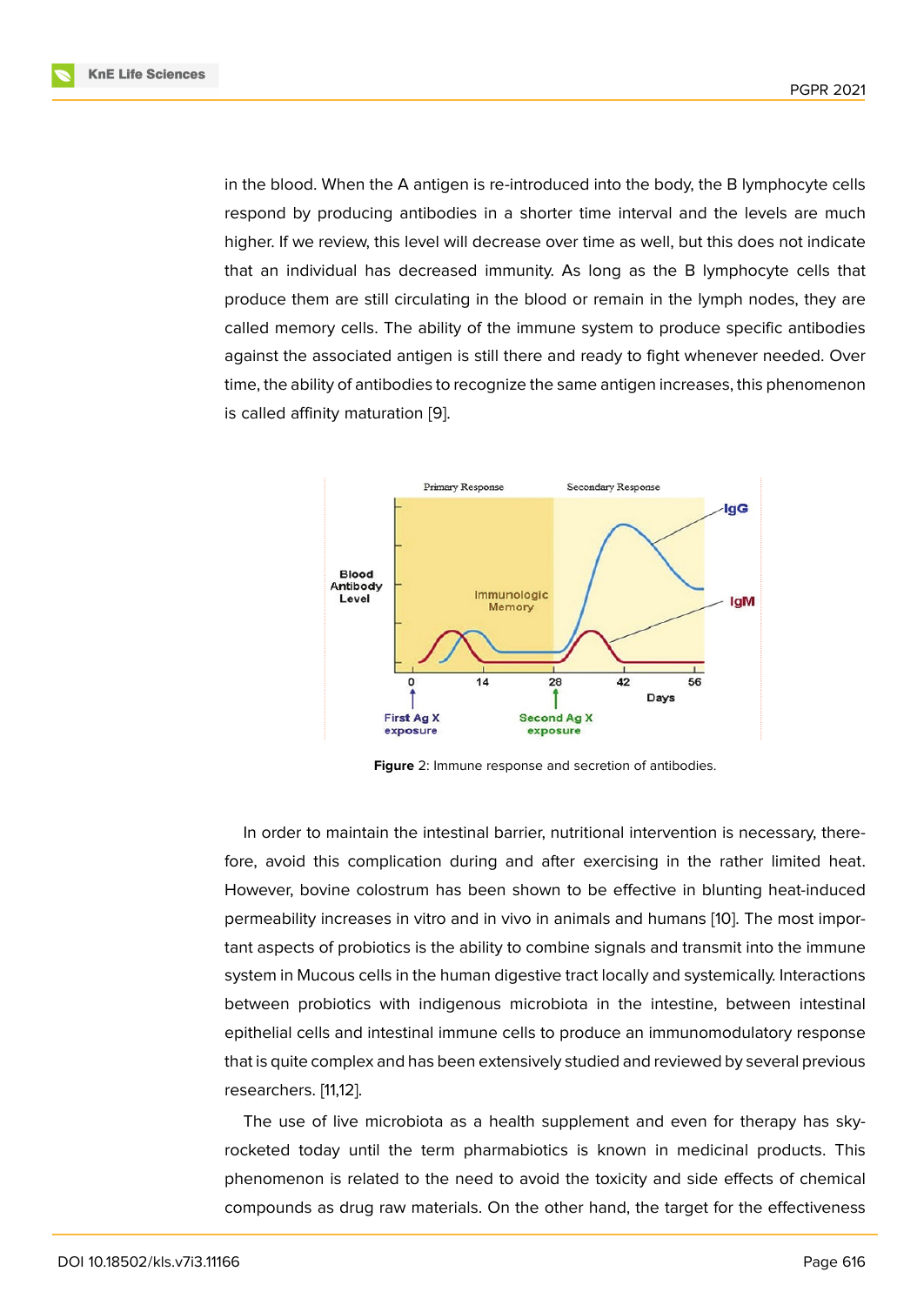of drug use is still a major consideration. One of the living microbes with multifunctionality that do an important role in the formulation of various medicinal preparations is probiotics in the form of monostrain and multistrain.

The Food Agriculture Organization/World Health Organization (WHO) defines probiotics as live microorganisms that can provide benefits to the health of the host when administered in appropriate doses. Some of the health benefits that have been claimed for probiotics include increasing normal microflora, preventing infectious and allergic diseases, lowering cholesterol levels, anti-cancer, stabilizing the intestinal mucosa, influencing immune properties, reducing intestinal disease symptoms, and improving lactose digestion, especially for those who are lactose intolerant hosts [13].

| Author/ Co-author          | State of the art                                                                                                                                                                                                                                                                                                                                      |
|----------------------------|-------------------------------------------------------------------------------------------------------------------------------------------------------------------------------------------------------------------------------------------------------------------------------------------------------------------------------------------------------|
| Ahmadi et al [14]          | Yogurt and kefir at dilutions of 8% and 16% (w/w;<br>colostrum/product) provide the benefits of bovine<br>colostrum in nutraceutical products.                                                                                                                                                                                                        |
| Poonia et al [15]          | This study focused on buffalo and bovine colostrum to<br>study the physico-chemical and sensory properties of<br>the obtained khees.                                                                                                                                                                                                                  |
| Saalfeld et al [16]        | The use of Colostrum as a potential nutrient for<br>probiotics, especially milk and butter drinks.                                                                                                                                                                                                                                                    |
| Mouton et al [17]          | This study aims to examine the effect of colostrum on<br>the characteristics of ice cream.                                                                                                                                                                                                                                                            |
| Ayar et al [18]            | The effect of bovine colostrum on the lactic flora of<br>yogurt and kefir. Yogurt and kefir on 8% and 16% (w/w;<br>colostrum/product) dilutions.                                                                                                                                                                                                      |
| Anamika et al [19]         | This study aims to test the quality of skimmed colostrum<br>powder (curd).                                                                                                                                                                                                                                                                            |
| Abdel et al [20]           | This study aims to produce a new functional yogurt<br>enriched with bovine colostrum and date syrup for<br>children.                                                                                                                                                                                                                                  |
| Nazir et al [21]           | This study aims to investigate the sensory quality of<br>colostrum fermented products by mixing various levels<br>of whole milk into colostrum.                                                                                                                                                                                                       |
| Setyawardani<br>et<br>[22] | al Characteristic chemical and microbiological properties<br>of kefir made from a mixture of milk, colostrum and<br>milk-colostrum. Kefir is made with several process<br>variables, namely 100% fresh milk, milk-colostrum<br>mixture (20:80%; 40:60%; 60:40%; 80:20%) and 100%<br>colostrum. Fermentation is under room temperature for<br>24 hours |
| Silva et al [23]           | This study aims to develop Greek style yoghurt with<br>bovine colostrum variations. The bovine colostrum<br>variations used were 0%, 10%, 20% and 30% which<br>resulted in four new yoghurt formulations                                                                                                                                              |

Table 1: Studies Using Bovine Colostrum.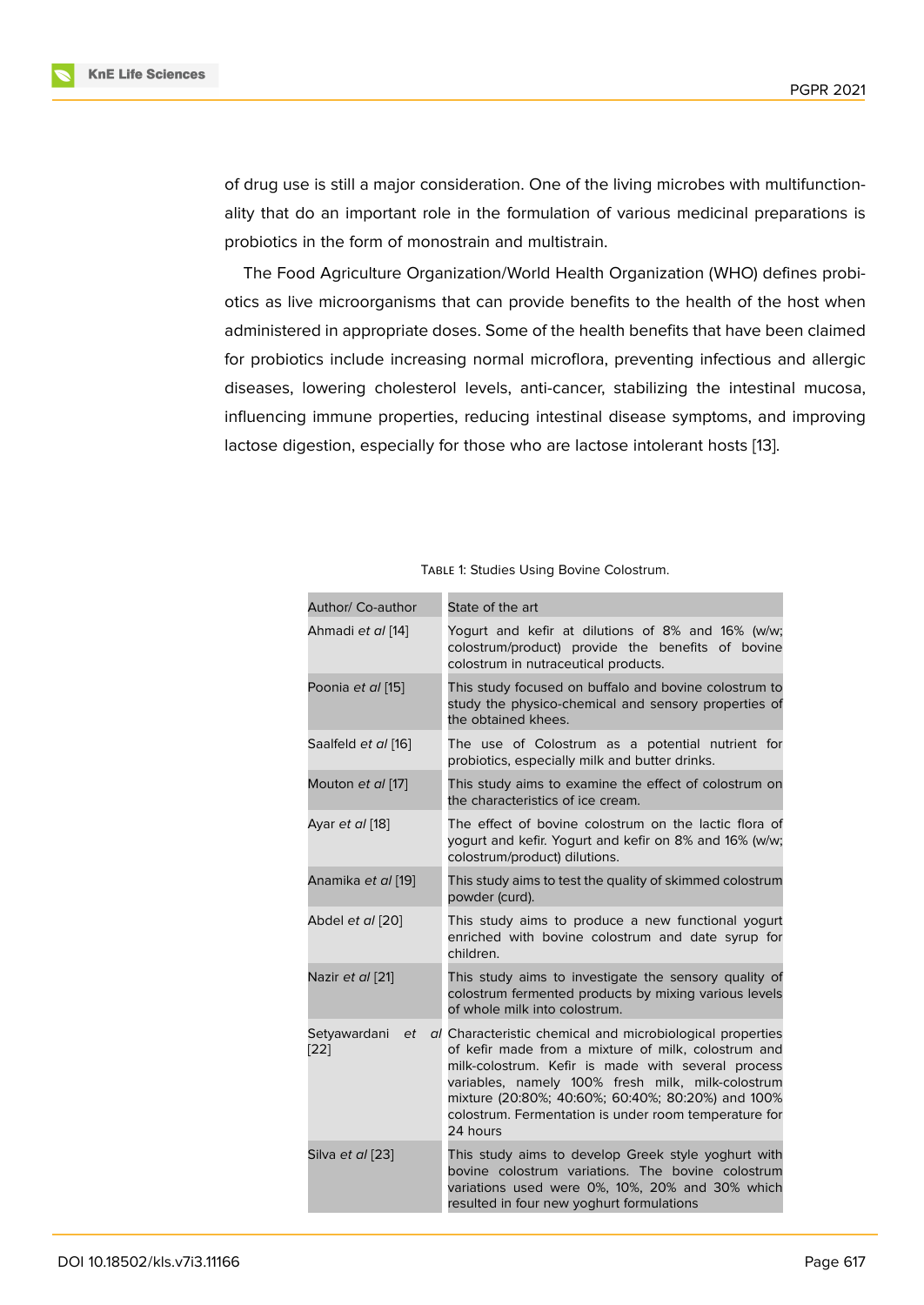The latest development of immunomodulators in the pharmaceutical industry is very interesting, because of their comprehensive benefits for the medical world for both preventive and curative purposes.

## **4. Conclusion**

Precautions to improve the human immune system is a a good solution to ward off the body from viral attacks including SARS-CoV-2. Based on research results that probiotics using bovine colostrum has the potential to increase immunity through crosstalk between probiotics and intestinal mucosa. Interaction between probiotic microflora and mucosa intestine can help the formation of lymphocytes. Direct formation of this component will boost the immune system various infectious diseases including COVID-19.

# **5. Acknowledgments**

The author said thank you for the support from the Directorate of Research and Community Service of the Ministry of Education, Culture, Research, and Technology in accordance with the 2021 research contract. The author would also like to thank all those who have contributed to this work especially to the author institution University of Tridinanti and State Polytechnic of Sriwijaya.

## **References**

- [1] World Health Organization (WHO). Situation report 10. WHO; 3 June 2020. Available from: https://cdn.who.int/media/docs/default-source/searo/indonesia/covid19/ who-situation-report-10.pdf?sfvrsn=2bf49429\_2
- <span id="page-5-0"></span>[2] Lu R, Zha[o X, Li J et al. Genomic characterisation and epidemiology of 2019](https://cdn.who.int/media/docs/default-source/searo/indonesia/covid19/who-situation-report-10.pdf?sfvrsn=2bf49429_2) [novel coronavirus: Implications for virus origi](https://cdn.who.int/media/docs/default-source/searo/indonesia/covid19/who-situation-report-10.pdf?sfvrsn=2bf49429_2)ns and receptor binding. Lancet. 2020;395;565-74.
- <span id="page-5-1"></span>[3] Khotimah K, Fahrizal. Microbilogical quality of FH dairy cow colostrum at different milking times in peoples farms. Journal of Animal Science. 2013;13(2):13–17.
- <span id="page-5-2"></span>[4] World Health Organization, Food and Agriculture Organization. Health and nutritional properties of probiotics in food including powder milk with live lactic acid bacteria. Joint FAO/WHO Expert Consultation. Cordoba, Argentina; 2001.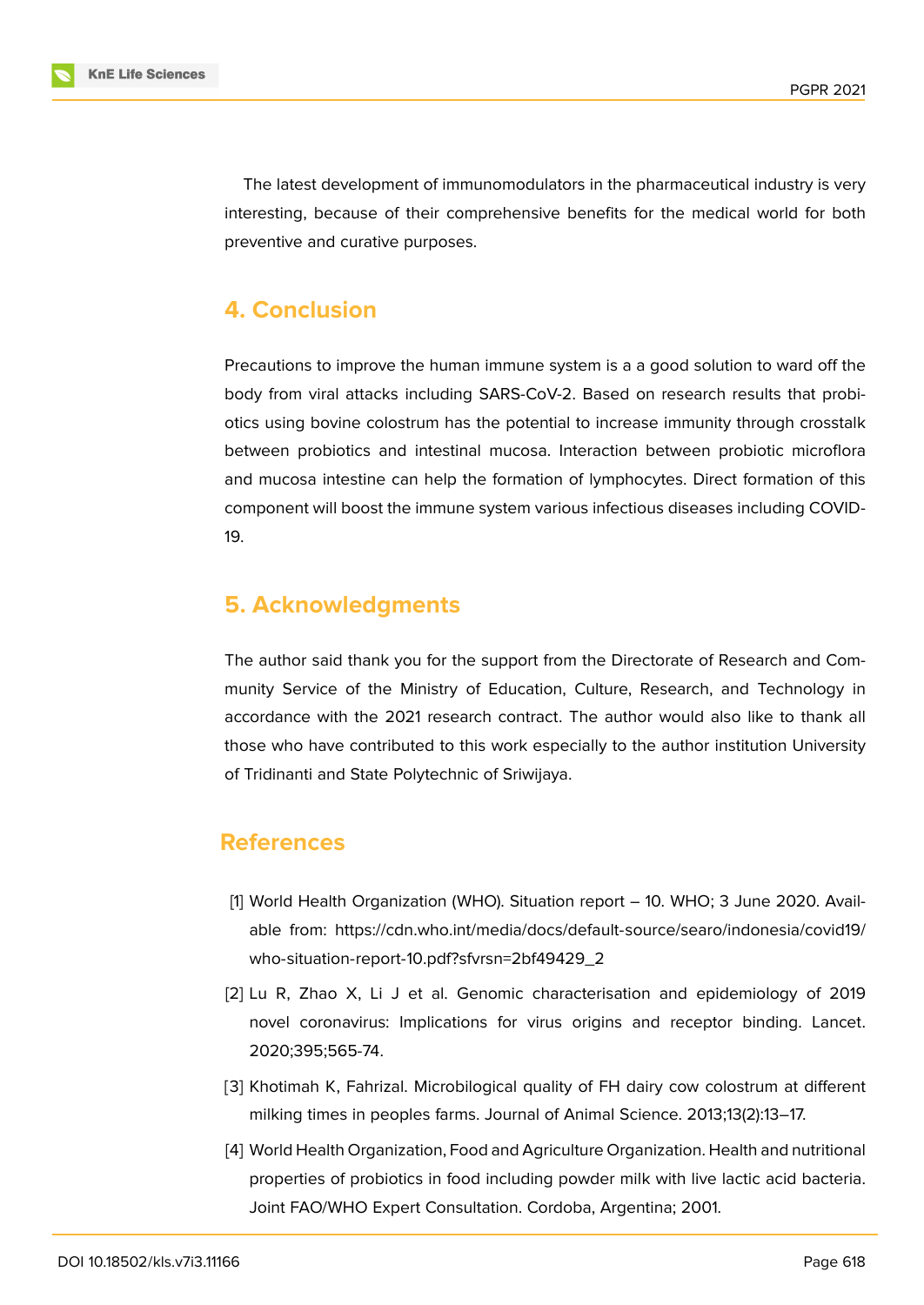

- [5] Hill C, Guarner F, Reid G et al. Expert consensus document. The International Scientific Association for Probiotics consensus statement on the scope and appropriate use of the term probiotics. Nature Reviews Gastroenterology & Hepatology. 2014;11:506-514.
- <span id="page-6-0"></span>[6] Grzeakowiak A, Isolauri E, Salminen S, Gueimonde M. Manufacturing process influences properties of probiotic bacteria. British Journal of Nutrition. 2011;105:887- 894.
- [7] Hofmeyr SA. Design principles for the immune system and other distributed autonomous systems. Cohen I, Segel L, editors. New York: Oxford University Press, Inc; 2001.
- [8] Su GL, Ko CW, Bercik P, Morgan RL et al. Spotlight: Probiotics guidelines. Gastroenterology. 2020;159(2):707. https://doi.org/10.1053/j.gastro.2020.07.025
- [9] Murphy K, Travers P, Walport M, Janeway C. Janeway's immunobiology.  $9^{th}$  ed. New York: Garland Science; 2016.
- <span id="page-6-1"></span>[10] Lebeer S, Vanderleyden J, De Keersmaecker SC. Host interactions of probiotic bacterial surface molecules: Comparison with commensals and pathogens. Nature Reviews Microbiology. 2010;8(3):171–184. https://doi.org/10.1038/2297
- [11] Klaenhammer TR, Kleerebezem M, Kopp MV, Rescigno M. The impact of probiotics and prebiotics on the immune system. Nature Reviews Immunology. 2012;12(10):728– 734. https://doi.org/10.1038/3312
- [12] Bron PA, van Baarlen P, Kleerebezem M. Emerging molecular insights into the interaction between probiotics and the host intestinal mucosa. Nature Reviews Microbiology. 2012;10(1):66–78. https://doi.org/10.1038/2690
- [13] World Health Organization. Transmission of SARS-CoV-2: implications for infection prevention precautions: scientific brief, 09 July 2020. World Health Organization. 2020. https://apps.who.int/iris/handle/10665/333114. License: CC BY-NC-SA 3.0 IGO
- [14] Ahmadi M, Velciov AB, Scurtu M, Ahmadi T, Olariu L. Benefits of bovine colostrum in nutraceutical products. Journal of Agroalimentary Processes and Technologies. 2011;17(1):42-45.
- [15] Poonia A, Dabur RS. Physico-chemical and sensory properties of khees obtained from buffalo and cow colostrum. Journal of Dairying, Foods & Home Sciences. 2012;31(4):256-258.
- [16] Saalfeld MH, Pereira DIB, Silveira KRK et al. Colostro: A redescoberta de um alimento saudável, nutritivo e com potencial probiótico. Agroecologia e Desenvolvimento Rural Sustentável. 2012;5(2):18-24.